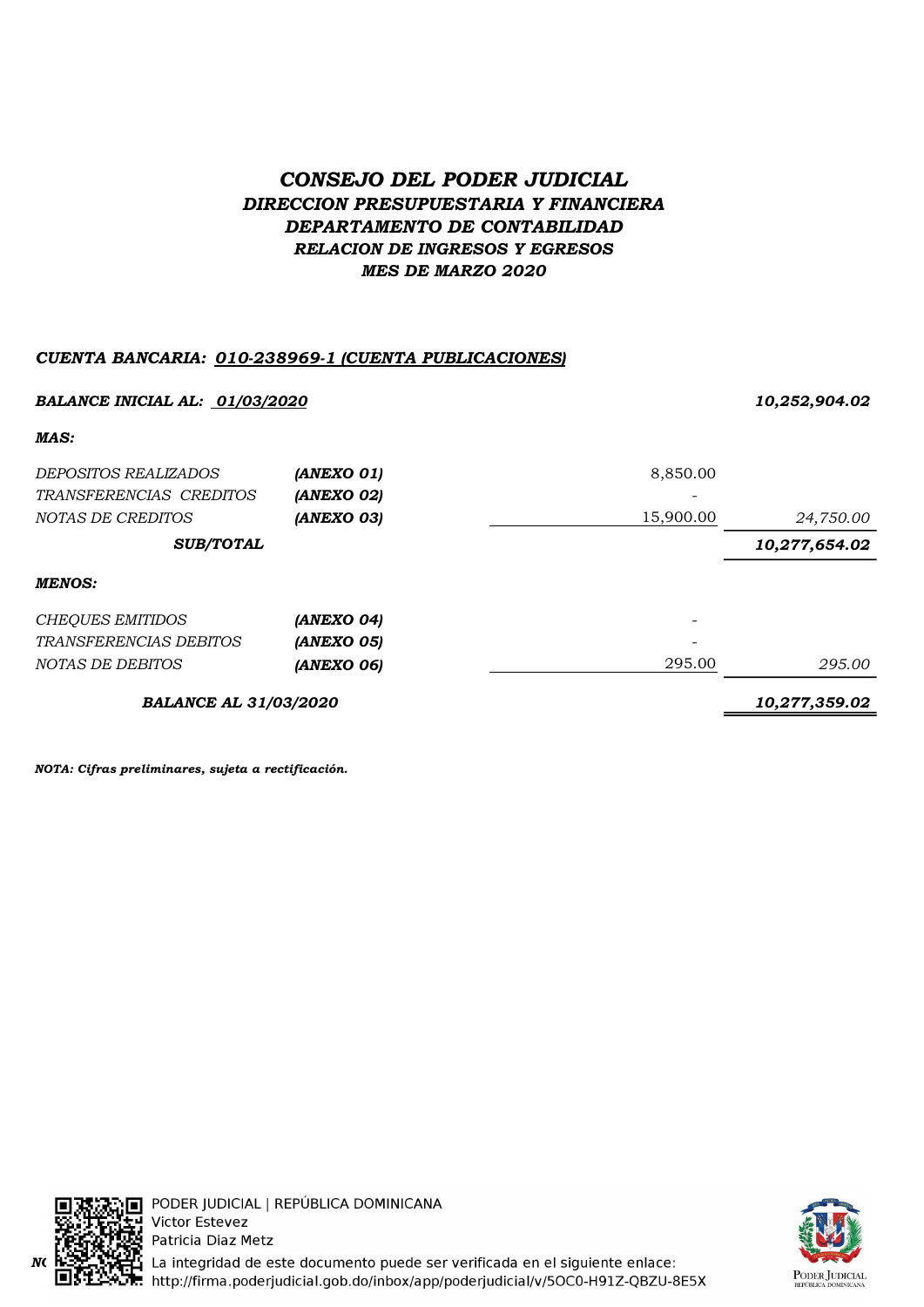### CONSEJO DEL PODER JUDICIAL DIRECCION PRESUPUESTARIA Y FINANCIERA DEPARTAMENTO DE CONTABILIDAD RELACION DE INGRESOS Y EGRESOS MES DE MARZO 2020

ANEXO 01

### RELACION DE DEPOSITOS REALIZADOS MES DE MARZO 2020

| <b>FECHA</b> | NUM. | <b>DESCRIPCION</b>                          | <b>VALOR RD\$</b> |
|--------------|------|---------------------------------------------|-------------------|
| 9/3/2020     | 2437 | VENTA PUBLICACIONES JUD. P. J. CIUDAD NUEVA | 1,400.00          |
| 9/3/2020     | 2438 | VENTA PUBLICACIONES JUD. P. J. BONAO.       | 1,100.00          |
| 9/3/2020     | 2439 | EXPEDICION CERTIFICACIONES.                 | 3,000.00          |
| 9/3/2020     | 2440 | EXPEDICION CERTIFICACIONES.                 | 350.00            |
| 9/3/2020     | 2441 | EXPEDICION CERTIFICACIONES.                 | 3,000.00          |
|              |      | TOTAL RD\$                                  | 8,850.00          |

ANEXO 02

#### RELACION DE TRANSFERENCIAS CREDITOS MES DE MARZO 2020

| <b>FECHA</b> | NUM. | <b>DESCRIPCION</b> | <b>VALOR RDS</b> |
|--------------|------|--------------------|------------------|

TOTAL RD\$

ANEXO 03

- 1990 - 1990 - 1990 - 1990 - 1990 - 1990 - 1990 - 1990 - 1990 - 1990 - 1990 - 1990 - 1990 - 1990 - 1990 - 199<br>1990 - 1990 - 1990 - 1990 - 1990 - 1990 - 1990 - 1990 - 1990 - 1990 - 1990 - 1990 - 1990 - 1990 - 1990 - 1990

#### RELACION NOTAS DE CREDITOS MES DE MARZO 2020

| <b>FECHA</b>     | NUM. | <b>DESCRIPCION</b>                            | <b>VALOR RD\$</b> |
|------------------|------|-----------------------------------------------|-------------------|
| <i>31/3/2020</i> |      | 183 CERTIFICACIÓN AUXILIARES DE LA JUSTICIA   | 500.00            |
| 31/3/2020        |      | 184 DEPOSITO VENTA PUBLICACIONES JUDICIALES   | 800.00            |
| 31/3/2020        |      | 185 CERTIFICACIONES JURAMENTACION DE ABOGADOS | 9,600.00          |
| 31/3/2020        |      | 186 CERTIFICACIONES JURAMENTACION DE NOTARIO  | 5,000.00          |
|                  |      | TOTAL RD\$                                    | 15,900.00         |